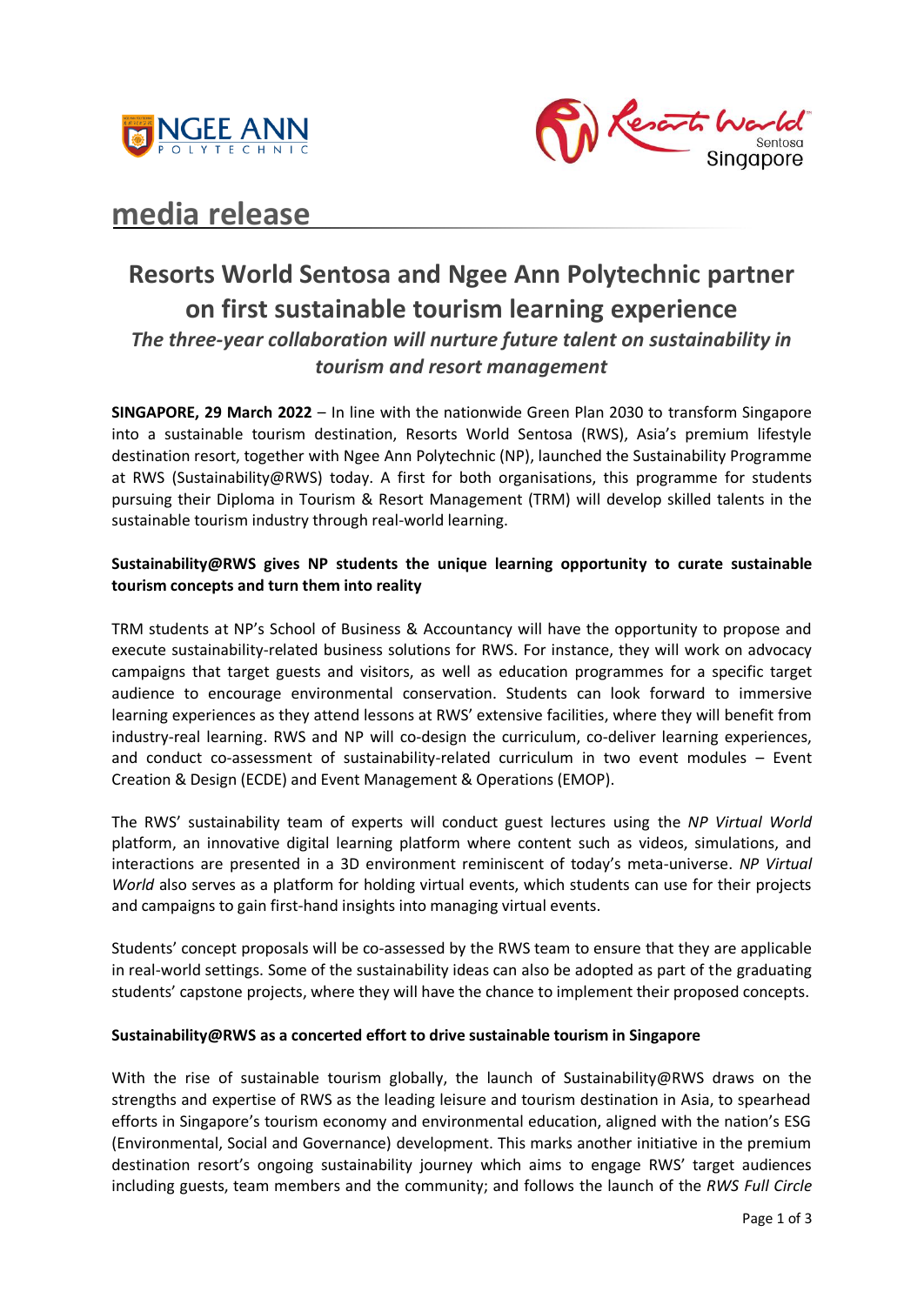sustainability framework and the RWS-NUS Living Laboratory in January 2022, reaffirming the resort's commitment towards sustainability and sustainable tourism.

Mr Lim Kok Kiang, Principal & CEO, Ngee Ann Polytechnic, said, "NP is committed to nurture the next generation of sustainability leaders and contribute towards Singapore's Green Plan. We are thus pleased to pioneer this programme with RWS to equip our students with the relevant skills and competencies to seize exciting career opportunities in the green economy. Through this programme, our students will deepen their understanding of sustainable tourism, and have the opportunity to conceptualise and testbed innovative solutions for the industry. The industry-real learning experience offered by RWS to our students will be invaluable."

"Nurturing the next generation of talent who can help shore up our nation's sustainability drive is imperative. Through the Sustainability@RWS programme in collaboration with NP, we aim to firstly, boost awareness and practical understanding of sustainable tourism amongst students today, who can in turn drive positive impact tomorrow and secondly, play our part in driving sustainability education and advocacy amongst all our stakeholders. This aligns to our broader ambition of creating positive environmental and socio-economic impact for the communities in which we operate," stated Ms Loh Su Kim, Vice President, Sustainability, RWS.

## **Quotes from NP students who will be involved in Sustainability@RWS**

"Through the curriculum and learning experiences in the TRM course, I came to understand the value of tourism in bringing social sustainability to locals through jobs, which improves their quality of life. I am grateful for the exclusive opportunities that Sustainability@RWS will present, and I look forward to applying the knowledge gained in upcoming projects."

## **Phoebe Lee Year 1 TRM student**

"From learning concepts about sustainability tourism and how travelling will look like in the future, my first year in the TRM course gave me an insightful overview of the industry. We learnt the importance of factoring in social, economic, and environmental dimensions when executing sustainability programmes for the benefit of all parties. Moving forward, I am excited to embark on the wonderful opportunities that RWS has offered us, which would bring our sustainability ideas to life."

**Rane Chua Year 1 TRM student** 

- Ends -